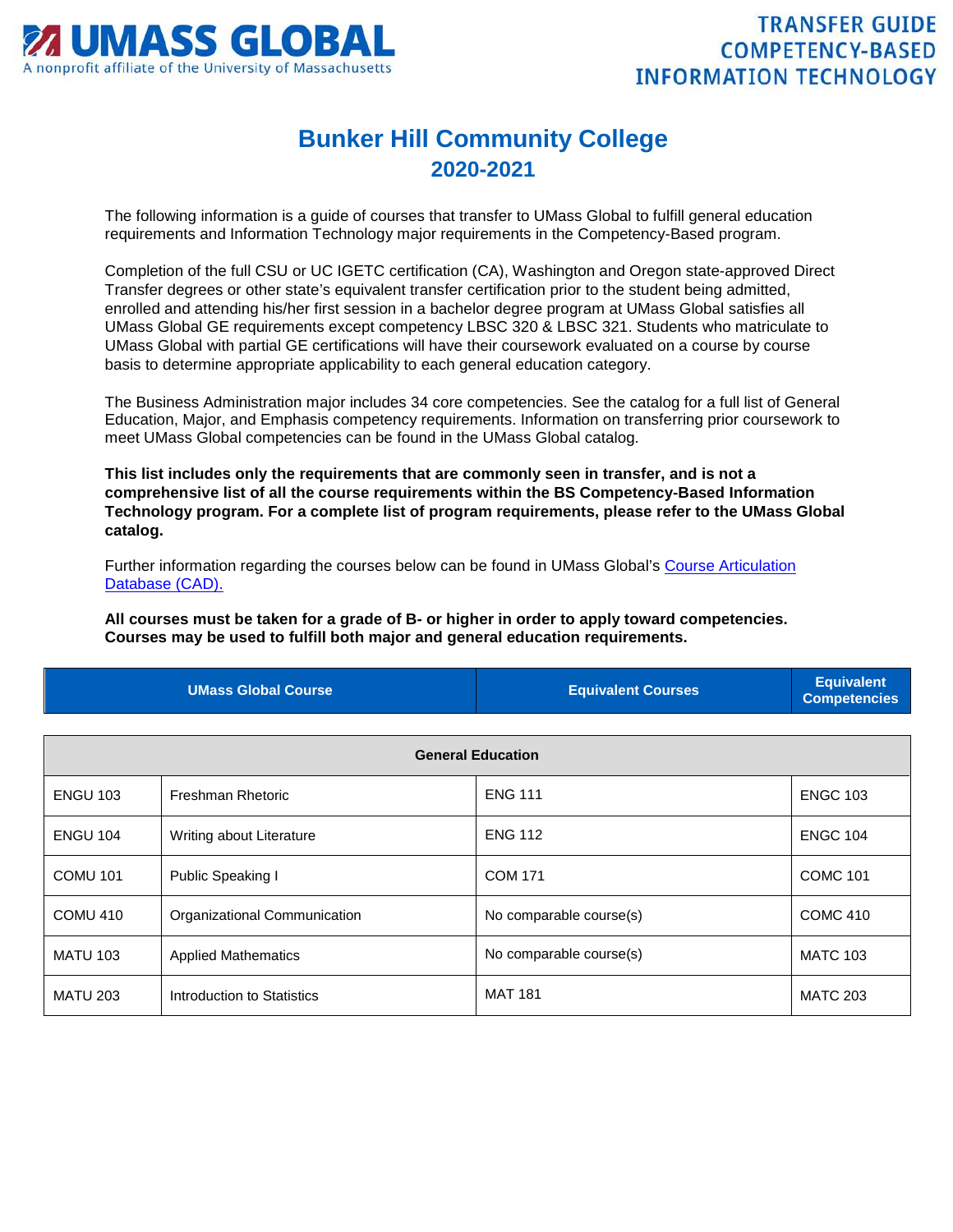| Humanities          | Any 9 Credits of Humanities       | ARB 101, 102<br><b>BUS 207</b><br>CHN 101, 102<br>COM 101, 102, 241, 242<br>ENG 203, ENG 231, ENG 232<br>FRE 101, 102, 201, 202<br>GER 101, 102<br><b>INT 110</b><br>ITL 101, 102<br>JPN 101, 102<br>LCS 101AG, 101AR, 101G, 101JJ, 101QQ,<br>101YY<br>LIT 201, 203, 204, 206, 207, 211, 212, 217,<br>218, 219, 220, 221, 223, 224, 225, 227, 229,<br>230, 231, 233, 241, 242, 250<br>MUS 101, 105, 106, 130, 133, 144, 147, 171,<br>180<br>PHLU 101, 103<br><b>REL 111</b><br>RUS 101, 102<br><b>SOC 229</b><br>SPN 101, 102, 201, 202<br>THE 107, 108, 109, 111, 113, 115<br>VMA 113, 122, 221 | <b>PHLC 110</b><br>HUMC 110, 115 |
|---------------------|-----------------------------------|--------------------------------------------------------------------------------------------------------------------------------------------------------------------------------------------------------------------------------------------------------------------------------------------------------------------------------------------------------------------------------------------------------------------------------------------------------------------------------------------------------------------------------------------------------------------------------------------------|----------------------------------|
| Natural<br>Sciences | Any 6 Credits of Natural Sciences | <b>AST 102</b><br>BIO 101, 105, 108, 111, 195, 196, 203, 204,<br>205, 207, 211<br>CHM 120, 121, 151, 201, 202, 251, 252<br>ENV 105, 106, 115<br>LCS 101AH<br><b>MIG 261</b><br>MLT 212, 242<br>PHY 191, 201, 202, 251, 252<br><b>SON 113</b>                                                                                                                                                                                                                                                                                                                                                     | NSCC 115, 110                    |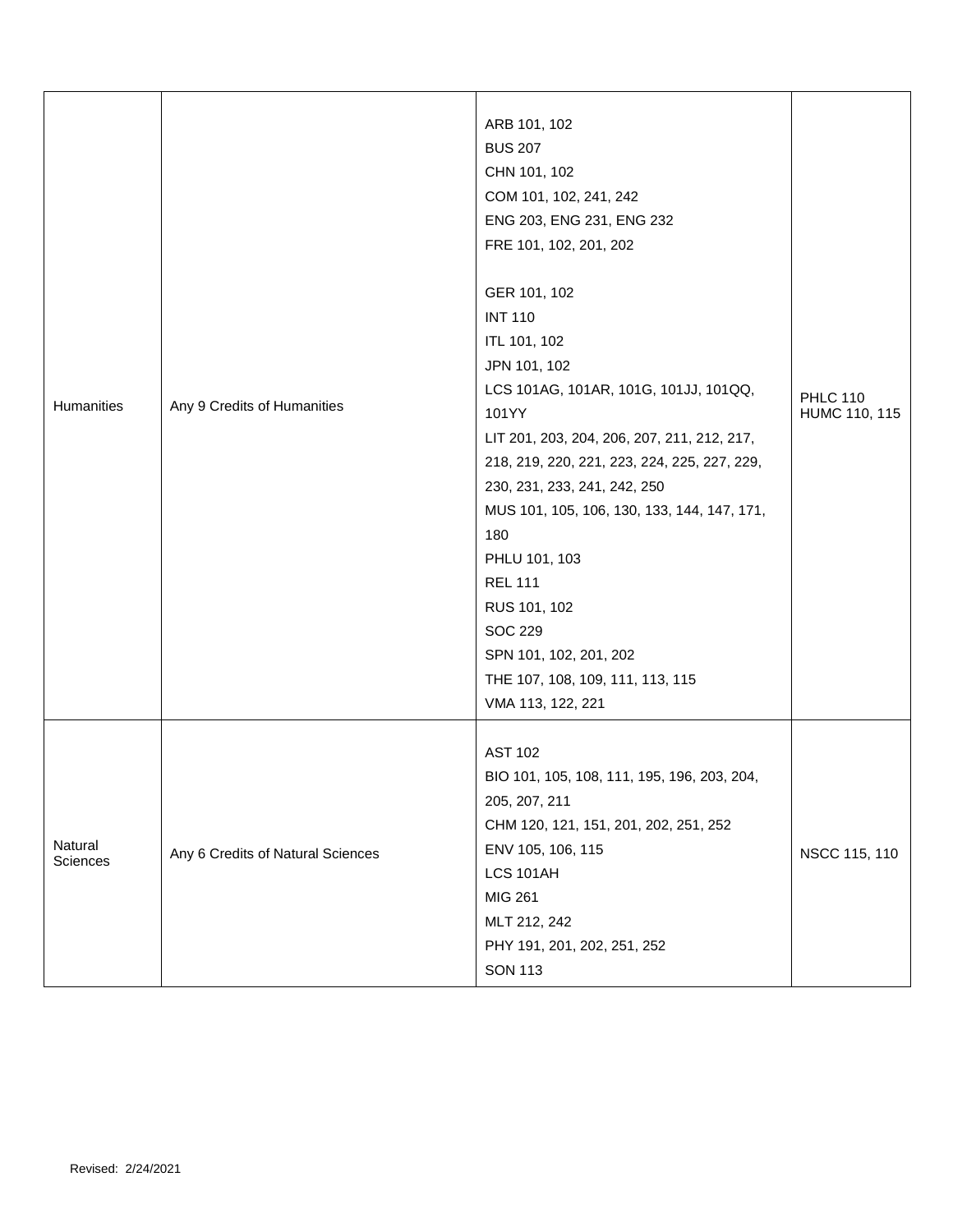| Social<br><b>Sciences</b>     | Any 9 Credits of Social Sciences                                                     | BUS 120, 122<br>CRJ 101, 102, 103, 106, 107, 117, 201, 202,<br>203, 208, 209, 210, 211, 212, 214, 225, 228,<br>230, 232<br>ECE 101, 103, 104, 106, 108, 202, 207, 209,<br>210, 211, 212, 213, 215, 217<br>ECO 201, 202<br>GOV 101, 103, 211, 220<br>HIS 101, 102, 103, 111, 112, 117, 151, 152,<br>230<br><b>HRT 109</b>                                                                           |                   |
|-------------------------------|--------------------------------------------------------------------------------------|----------------------------------------------------------------------------------------------------------------------------------------------------------------------------------------------------------------------------------------------------------------------------------------------------------------------------------------------------------------------------------------------------|-------------------|
|                               |                                                                                      | HSV 112, 214, 215<br>LCS 101AD, 101AS, 101BC, 101BD, 101F,<br>101FF, 101GG, 101KK, 101MN, 101O, 101RR,<br>101SS, 101WW, 101ZZ<br><b>MAN 106</b><br>MUS 133, 134, 141<br>PLG 101,103, 104, 201, 203<br>PSY 101, 105, 107, 131, 141, 201, 203, 209,<br>213, 215, 219, 223, 224, 227, 233, 235<br>SOC 101, 109, 110, 203, 204, 205, 206, 207,<br>211, 225, 227, 229<br><b>SPN 110</b><br>SPM 201, 213 | SOSC 110, 115     |
| LBSU 302 &<br><b>LBSU 304</b> | Information Fluency and Academic Integrity &<br><b>Liberal Arts Core Foundations</b> | Cannot be satisfied in transfer                                                                                                                                                                                                                                                                                                                                                                    | LBSC 320 &<br>321 |

| <b>Information Technology Core</b> |                                                   |                         |               |
|------------------------------------|---------------------------------------------------|-------------------------|---------------|
| <b>CSCU 251</b>                    | Introduction to Computing Systems<br>Organization | No comparable course(s) | CSCC 251      |
| CSCU 408                           | Database Management                               | No comparable course(s) | CSCC 408      |
| CSCU 200                           | Introduction to Computers and Data Processing     | CIT 110                 | CSCC 200      |
| <b>CSCU 270</b>                    | <b>Information Systems Security</b>               | <b>CIT 118</b>          | CSCC 270      |
| OLCU 350                           | Leadership and Professional Ethics                | No comparable course(s) | OLCC 350, 355 |